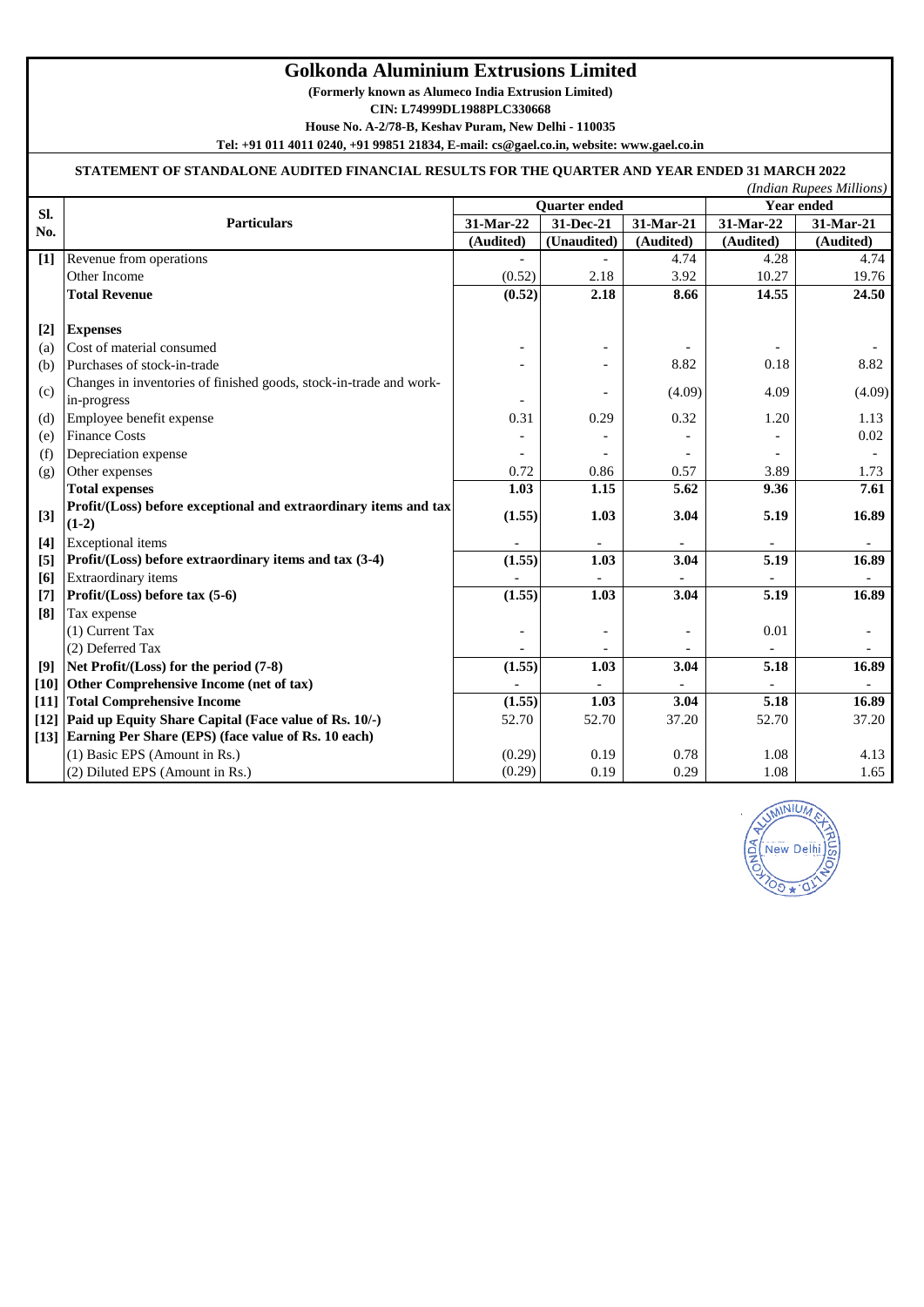|                | <b>Statement of Assets and Liabilities as at 31 March 2022</b> |                | (Rupees in Millions) |  |
|----------------|----------------------------------------------------------------|----------------|----------------------|--|
|                |                                                                | As at          | As at                |  |
|                | <b>Particulars</b>                                             |                | 31-Mar-21            |  |
|                |                                                                | (Audited)      | (Audited)            |  |
| A              | <b>ASSETS</b>                                                  |                |                      |  |
| $\mathbf{1}$   | <b>Non Current Assets</b>                                      |                |                      |  |
|                | (a) Property, plant & equipments                               |                |                      |  |
|                | (b) Capital work-in-progress                                   |                |                      |  |
|                | (b) Financial Assets                                           |                |                      |  |
|                | -Investments                                                   |                |                      |  |
|                | (c) Other Non-current Assets                                   | 0.65           | 0.68                 |  |
|                | Sub-total                                                      | 0.65           | 0.68                 |  |
| $\overline{c}$ | <b>Current assets</b>                                          |                |                      |  |
|                | (a) Inventories                                                | $\overline{a}$ | 4.09                 |  |
|                | (b) Financial Assets                                           |                |                      |  |
|                | -Investments                                                   | 52.42          | 46.18                |  |
|                | -Trade receivables                                             |                | 5.63                 |  |
|                | -Cash and cash equivalents                                     | 0.54           | 1.98                 |  |
|                | -Loans                                                         | 14.00          | 12.00                |  |
|                | -Others                                                        |                |                      |  |
|                | (c) Other Current Assets                                       | 1.36           | 1.78                 |  |
|                | Sub-total                                                      | 68.32          | 71.66                |  |
|                | <b>TOTAL-ASSETS</b>                                            | 68.97          | 72.34                |  |
|                |                                                                |                |                      |  |
| B              | <b>EQUITY AND LIABILITIES</b>                                  |                |                      |  |
| $\mathbf{1}$   | <b>Equity</b>                                                  |                |                      |  |
|                | (a) Equity share capital                                       | 52.70          | 37.20                |  |
|                | (b) Other Equity                                               | 15.57          | 25.81                |  |
|                | Sub-total                                                      | 68.27          | 63.01                |  |
| $\overline{2}$ | <b>LIABILITIES</b>                                             |                |                      |  |
|                | <b>Non-current liabilities</b>                                 |                |                      |  |
|                | (a) Financial Liabilities                                      |                |                      |  |
|                | (b) Provisions                                                 | 0.25           | 0.25                 |  |
|                | (c) Other Non-current Liabilities                              |                |                      |  |
|                | Sub-total                                                      | 0.25           | 0.25                 |  |
|                | <b>Current Liabilities</b>                                     |                |                      |  |
|                | (a) Financial Liabilities                                      |                |                      |  |
|                | -Trade payables                                                | 0.35           | 8.96                 |  |
|                | (b) Other current liabilities                                  | 0.10           | 0.12                 |  |
|                | (c) Provisions                                                 |                |                      |  |
|                | (d) Current Tax Liabilities (Net)                              |                |                      |  |
|                | Sub-total                                                      | 0.45           | 9.08                 |  |
|                | TOTAL-EQUITY AND LIABILITIES                                   | 68.97          | 72.34                |  |

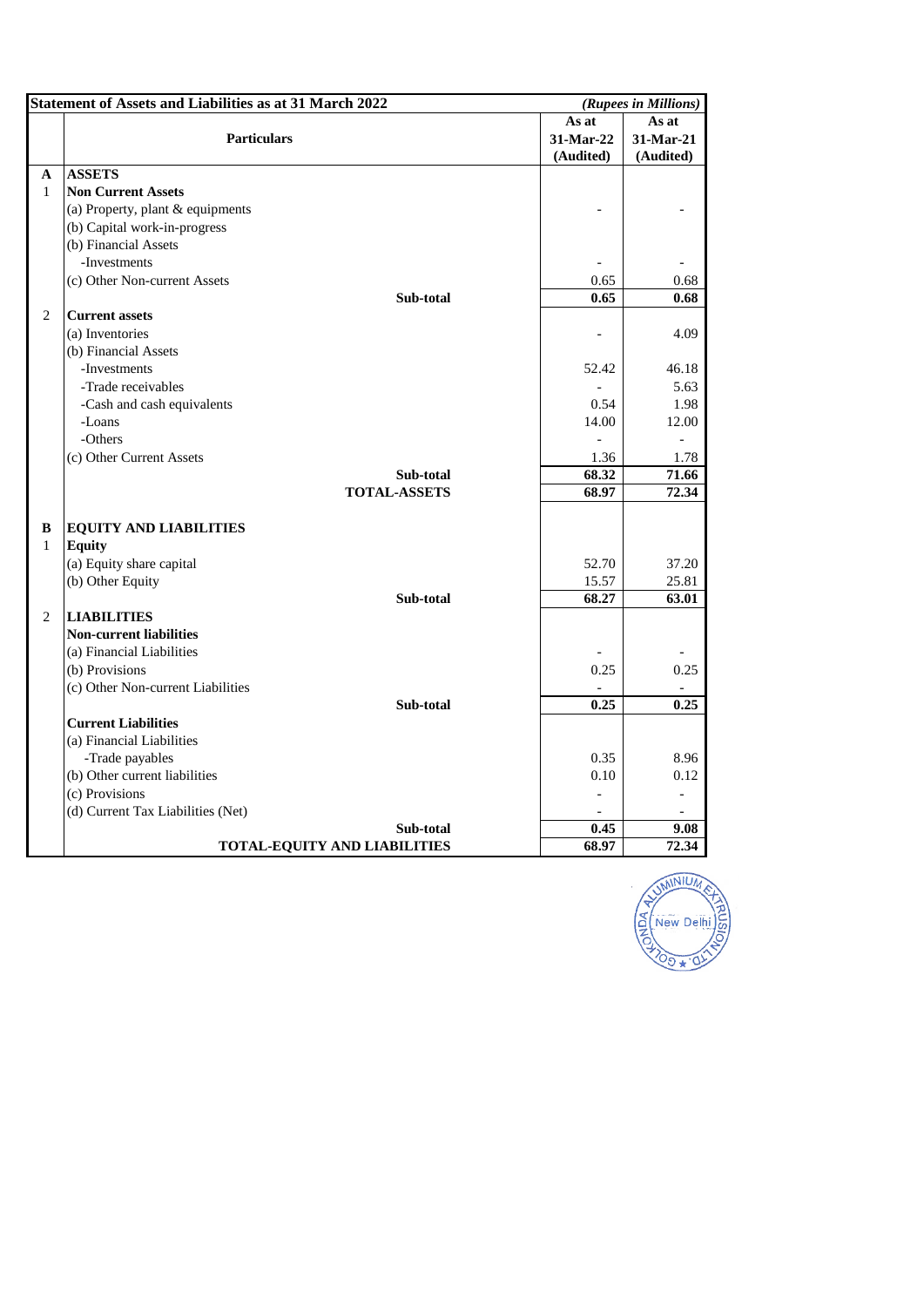|           | Statement of Cash Flow for the financial year ended 31 March 2022                                                                                     |                   | (Rupees in Millions) |
|-----------|-------------------------------------------------------------------------------------------------------------------------------------------------------|-------------------|----------------------|
|           |                                                                                                                                                       | <b>Year ended</b> | <b>Year ended</b>    |
|           | <b>Particulars</b>                                                                                                                                    | 31-Mar-22         | 31-Mar-21            |
|           |                                                                                                                                                       | (Audited)         | (Audited)            |
| A.        | <b>Cash flows from operating activities</b>                                                                                                           |                   |                      |
|           | Profit / (loss) before tax                                                                                                                            | 5.19              | 16.89                |
|           | <b>Adjustments:</b>                                                                                                                                   |                   |                      |
|           | Interest income                                                                                                                                       | (1.11)            | (1.34)               |
|           | Finance expense                                                                                                                                       | $\overline{a}$    | 0.02                 |
|           | Profit on sale of investments, net                                                                                                                    | (9.15)            | (18.42)              |
|           | Operating cash flows before working capital changes                                                                                                   | (5.07)            | (2.85)               |
|           | Decrease/(Increase) in trade receivables                                                                                                              | 5.63              | (5.63)               |
|           | Decrease/(Increase) in inventories                                                                                                                    | 4.09              | (4.09)               |
|           | Decrease/(Increase) in other non-current assets                                                                                                       | 0.03              | (0.11)               |
|           | Decrease/(Increase) in other current assets                                                                                                           | 0.42              | (0.69)               |
|           | Increase/(Decrease) in trade payables                                                                                                                 | (8.61)            | 8.82                 |
|           | Increase/(Decrease) in other current-liabilities                                                                                                      | (0.02)            | 0.06                 |
|           | <b>Cash generated from operations</b>                                                                                                                 | (3.54)            | (4.49)               |
|           | Income taxes paid                                                                                                                                     | (0.01)            |                      |
|           | Net cash from / (used in) operating activities                                                                                                        | (3.55)            | (4.49)               |
| <b>B.</b> | <b>Cash flows from investing activities</b>                                                                                                           |                   |                      |
|           | Inter-corporate loans                                                                                                                                 | (2.00)            | (2.00)               |
|           | Purchase of investments                                                                                                                               | (6.40)            | (37.30)              |
|           | Proceeds from sale of investments                                                                                                                     | 9.31              | 43.32                |
|           | Interest received                                                                                                                                     | 1.11              | 1.34                 |
|           | Net cash from / (used in) investing activities                                                                                                        | 2.02              | 5.36                 |
| C.        | Cash flows from financing activities                                                                                                                  |                   |                      |
|           | Proceeds from issue of equity share capital                                                                                                           | 15.50             |                      |
|           | Redemption of preference share                                                                                                                        | (15.41)           |                      |
|           | Interest paid                                                                                                                                         |                   | (0.02)               |
|           | Net cash used in financing activities                                                                                                                 | 0.09              | (0.02)               |
|           | Net increase / (decrease) in cash and cash equivalents $(A+B+C)$                                                                                      | (1.44)            | 0.85                 |
|           | Cash and cash equivalents at the beginning of the year                                                                                                | 1.98              | 1.13                 |
|           | Cash and cash equivalents at the end of the year                                                                                                      | 0.54              | 1.98                 |
|           | Note:                                                                                                                                                 |                   |                      |
|           | Cash and cash equivalents comprise:                                                                                                                   |                   |                      |
|           | Cash in hand                                                                                                                                          | 0.05              | 0.01                 |
|           | Balances with scheduled banks                                                                                                                         |                   |                      |
|           | - in current account                                                                                                                                  | 0.49              | 1.97                 |
|           | - in exchange earner's foreign currency account                                                                                                       |                   |                      |
|           |                                                                                                                                                       | 0.54              | 1.98                 |
|           |                                                                                                                                                       |                   |                      |
|           | The above Cash flow statement has been prepared under the "Indirect Method" as set out in Indian Accounting<br>Standard-7, "Statement of Cash Flows". |                   |                      |